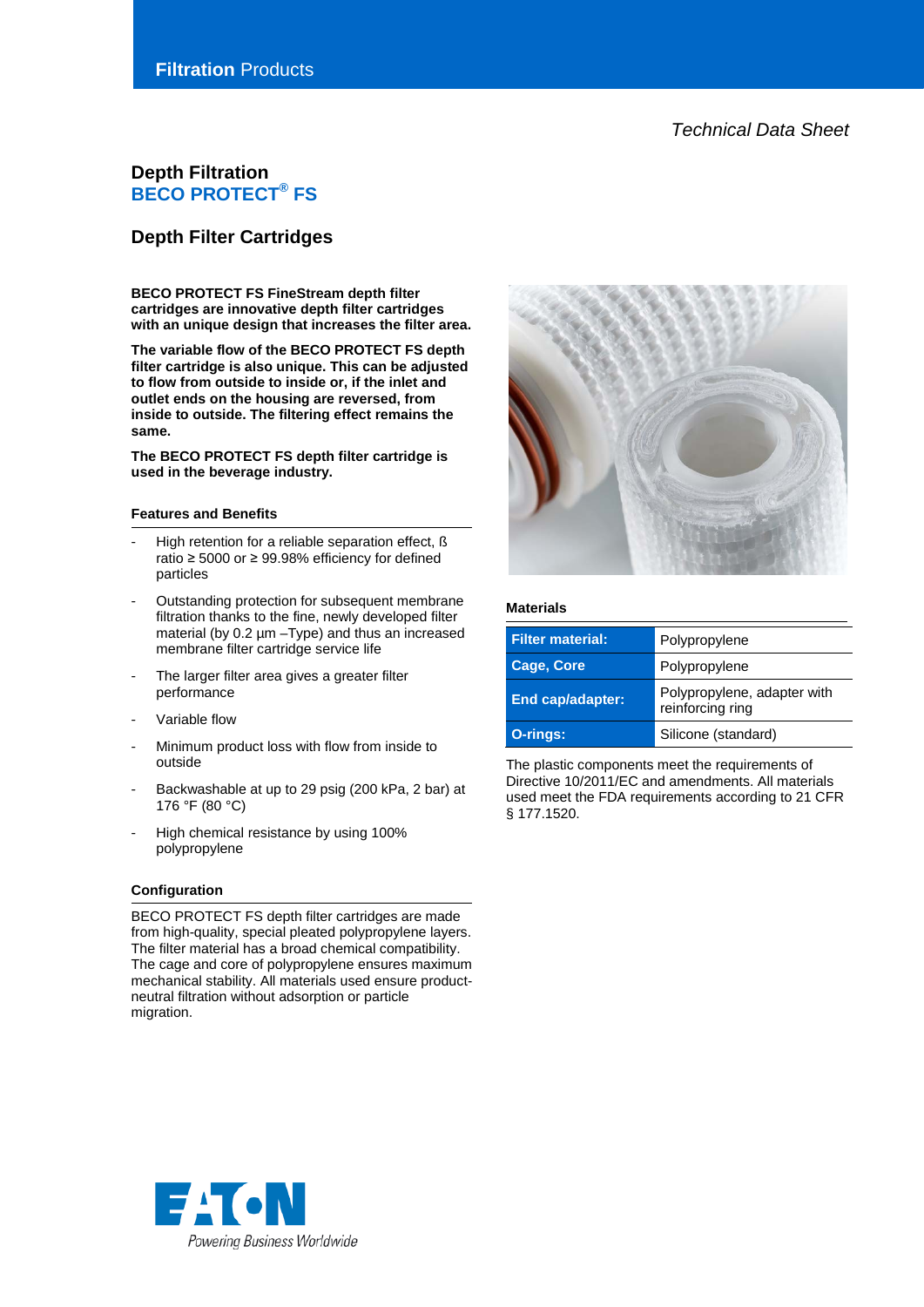# **Technical Data**

| <b>Nominal length for Code F</b> |                      |  |
|----------------------------------|----------------------|--|
| $1 = 10"$                        | $(254 \, \text{mm})$ |  |
| $2 = 20"$                        | $(508 \, \text{mm})$ |  |
| $3 = 30"$                        | $(762 \, \text{mm})$ |  |
| $4 = 40"$                        | $(1016 \text{ mm})$  |  |

| Diameter:                                   | 2.75 in (70 mm)                                                         |
|---------------------------------------------|-------------------------------------------------------------------------|
| <b>Maximum</b><br>operating<br>temperature: | 176 °F (80 °C)                                                          |
| <b>Maximum</b>                              | 69 psid (480 kPa, 4.8 bar)                                              |
| differential                                | at 77 °F (25 °C)                                                        |
| pressure in flow                            | 29 psid (200 kPa, 2 bar)                                                |
| direction:                                  | at 176 °F (80 °C)                                                       |
| <b>Steam</b><br>sterilization:              | Max. 14.5 psig (100 kPa, 1 bar)<br>at 250 °F (121 °C) for<br>30 minutes |
| <b>Hot water</b>                            | Max. 194 °F (90 °C) for                                                 |
| sanitization:                               | 30 minutes                                                              |
| <b>Chemical</b>                             | Can be sterilized with                                                  |
| sterilization:                              | conventional chemical cleaners                                          |

### **Flow Rate**



# **Filter Cartridges Types/Retention Ratings**

| Type         | <b>Retention</b><br>rating $(\mu m)$ | Type         | <b>Retention</b><br>rating $(\mu m)$ |
|--------------|--------------------------------------|--------------|--------------------------------------|
| <b>FS002</b> | 0.2                                  | <b>FS020</b> | 2.0                                  |
| FS003        | 0.3                                  | FS030        | 3.0                                  |
| <b>FS005</b> | 0.5                                  | <b>FS050</b> | 5.0                                  |
| <b>FS006</b> | 0.6                                  | <b>FS100</b> | 10.0                                 |
| <b>FS008</b> | 0.8                                  | <b>FS200</b> | 20.0                                 |
| <b>FS010</b> | 1. $\Omega$                          |              |                                      |

## **Adapter Codes**

| Code 0                               | Code 2                 |
|--------------------------------------|------------------------|
| Single open end (SOE)                | Single open end (SOE)  |
| 2-222 O-ring                         | 2-222 O-ring           |
| without spear                        | triple bayonet adapter |
|                                      | with spear             |
|                                      |                        |
|                                      |                        |
| Code <sub>7</sub>                    | Code F                 |
| Single open end (SOE)                | Double open end (DOE)  |
| 2-226 O-ring                         | with two flat gaskets  |
| double bayonet adapter<br>with spear |                        |

**Command Command Command Command**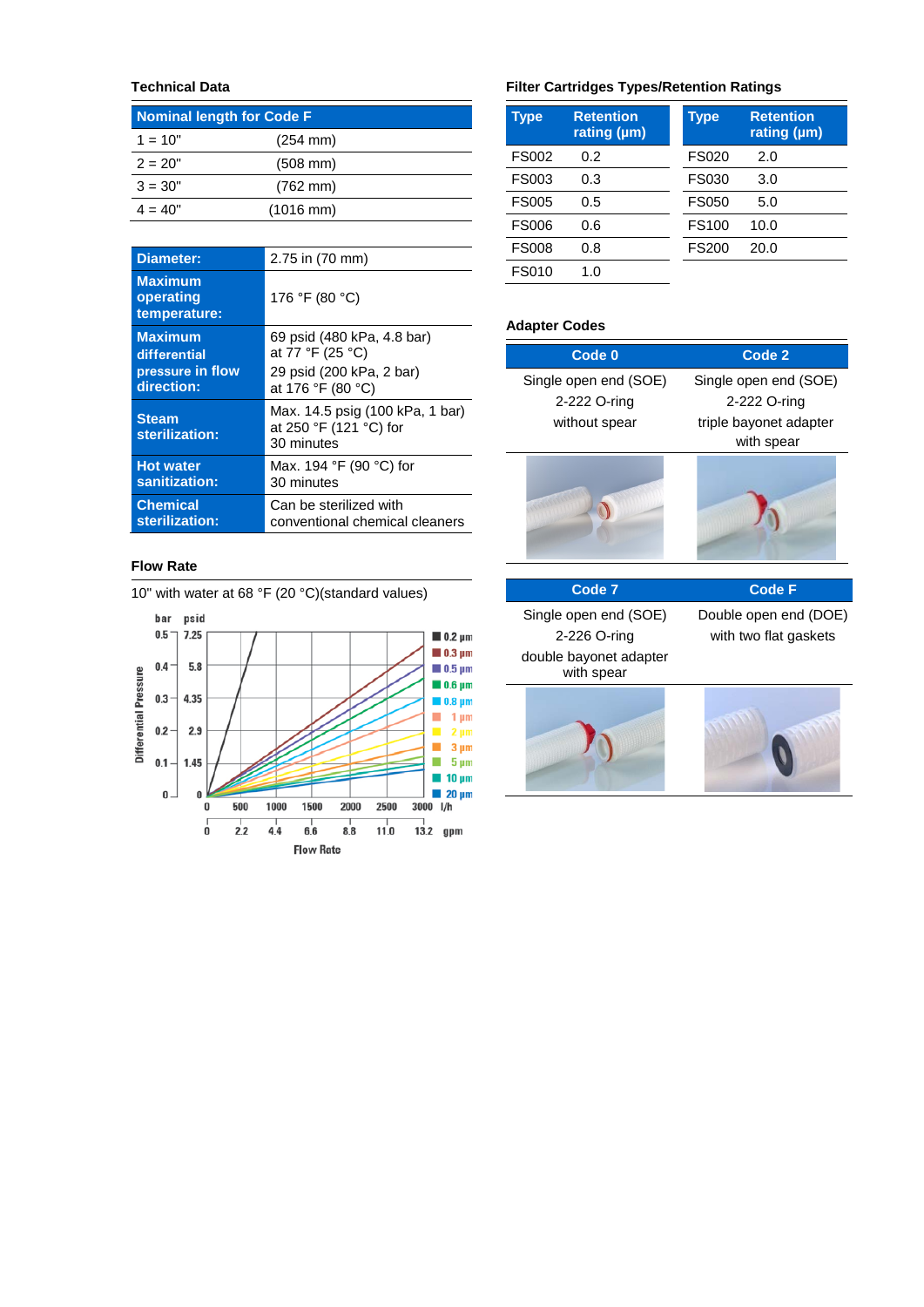## **Ordering Information**

BECO PROTECT FS depth filter cartridges with protective foil in carton.

| <b>Type</b>    | <b>Retention rating</b>                   | <b>Adapter</b>     | <b>Nominal length</b>             | <b>Gasket</b>  |
|----------------|-------------------------------------------|--------------------|-----------------------------------|----------------|
| FS             | $002 = 0.2 \mu m$                         | $0 = Code 0 (SOE)$ | $1 = 10"$ (250 mm)                | $S = Silicone$ |
|                | $003 = 0.3 \,\text{\mu m}$                | $2 = Code 2 (SOE)$ | $(500 \, \text{mm})$<br>$2 = 20"$ | $E = EPDM^*$   |
|                | $005 = 0.5 \,\text{µm}$                   | $7 = Code 7 (SOE)$ | (750 mm)<br>$3 = 30"$             |                |
|                | $006 = 0.6 \,\text{µm}$                   | $F = Code F (DOE)$ | $4 = 40" (1000 mm)$               |                |
|                | $008 = 0.8 \,\text{µm}$                   |                    |                                   |                |
|                | $010 = 1.0 \,\text{µm}$                   |                    |                                   |                |
|                | $020 = 2.0 \,\text{µm}$                   |                    |                                   |                |
|                | $030 = 3.0 \,\text{µm}$                   |                    |                                   |                |
|                | $050 = 5.0 \,\text{µm}$                   |                    |                                   |                |
|                | $100 = 10.0 \,\text{µm}$                  |                    |                                   |                |
|                | $200 = 20.0 \,\text{µm}$                  |                    |                                   |                |
| <b>Example</b> | * Code F only available with EPDM gaskets |                    |                                   |                |

| М<br>ັ<br>___ |  |  |
|---------------|--|--|
|               |  |  |

BECO PROTECT FS depth filter cartridges; 0.2 µm retention rating; Code 7, 20" (500 mm); silicone gasket

#### **Regeneration**

Rinse BECO PROTECT FS depth filter cartridges after each use in the direction of flow using approximately 1 µm of filtered, softened water under counter pressure. This will primarily remove any deposited, water-soluble haze substances such as polysaccharides (glucanes), proteins, tannins, tartaric acid crystals. Rinsing with hot water (176 °F/80 °C) will typically remove persistent residues, if used in a timely manner. The hot water may remain in the filter overnight.

Note: Detailed information on regeneration and chemical cleaning can be found in Application Note 1 A 4.3.1.1 and 1 A 4.7.

#### **Safety**

When used as directed and handled correctly, there are no known unfavorable effects associated with this product. BECO PROTECT FS depth filter cartridges do not require the provision of safety-relevant information.

Storage, handling and transport do not present any environmental and health risks.

#### **Disposal**

BECO PROTECT FS depth filter cartridges should be treated as industrial waste. Any local and other official regulations in relation to the filtered product must be followed.

#### **Storage**

Store cartridges in their original packaging and in a dry, odor-free and UV ray protected place.

Use filter cartridges within 60 months after production date.

#### **Certified Quality**

During the production process, BECO PROTECT FS depth filter cartridges are regularly monitored to ensure consistent excellent quality control.